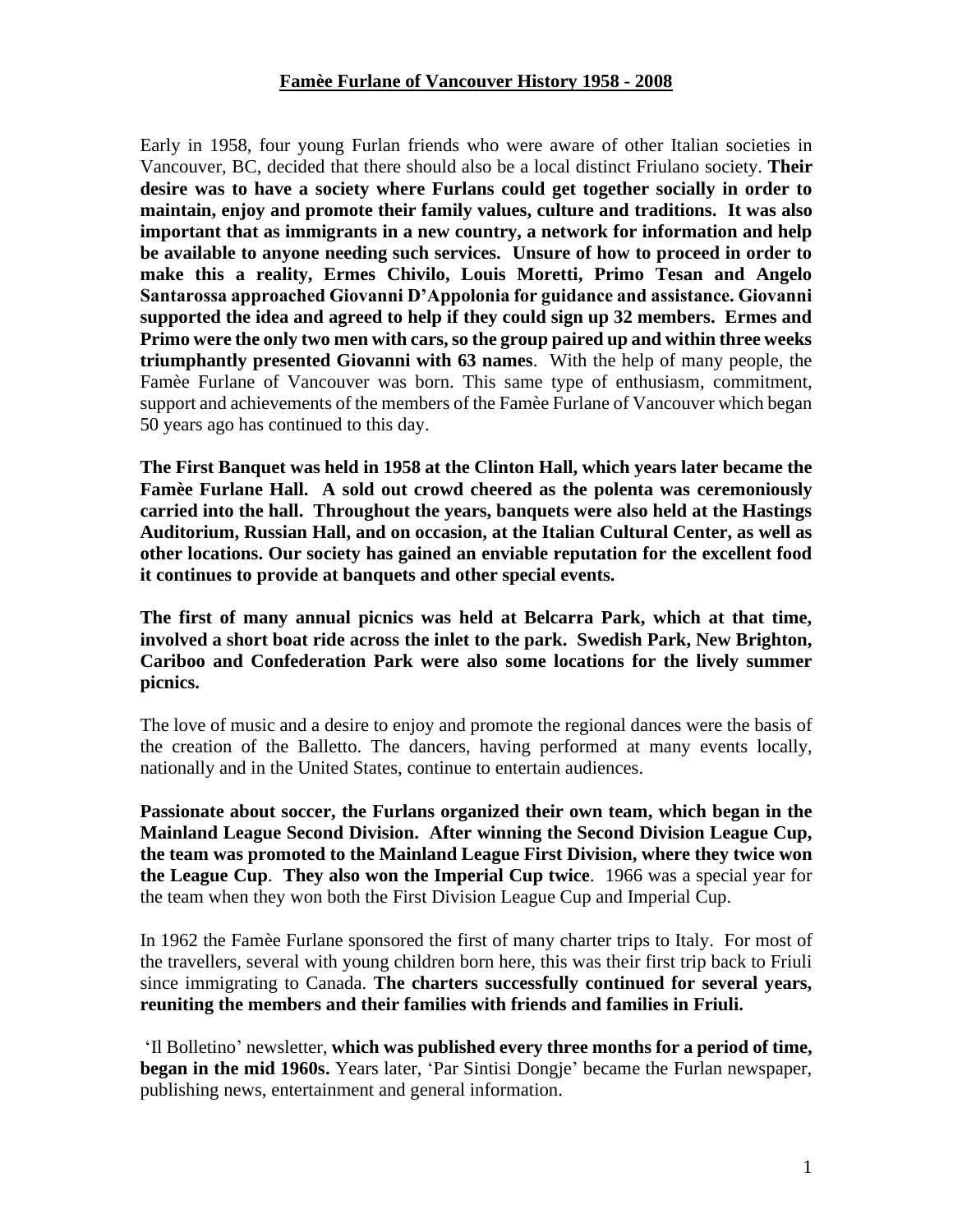**In 1966 Babbo Natale made his first appearance, much to the delight of most of the children and slight trepidation for some of the younger children. Albino Benvenuto was the first Babbo Natale, a role he happily portrayed for many years. This event continues to be a highlight of the Christmas season for our members and their families.**

**What would a society be without the ladies?!** The Lega Femminile **(Ladies Auxiliary)** was founded in 1966 and instantly became an integral part of the society, helping with social occasions, banquets, picnics and many other events. The Ladies proudly hosted the first Festa dell'Emigrante. As part of their community work, the Lega Femminile hosted and assisted at Red Cross Blood Donor Clinics, **raised funds for the Variety Club Telethon and donated to B.C. Children's Hospital.**

With the purchase of the old Clinton Hall in 1976**, a new era began for our society**. Now that the Famèe Furlane had a 'home' of its own, all functions could be held at one site, except for special events that exceed the capacity of the hall. Initially, only a facelift was done on the hall, but as time progressed, major renovations were completed. The hall truly is the focal point of the society. **As well, both the small and upper halls have become a source of revenue through rentals to the general public for special occasions and other activities.**

Young people are the future of any society or organization. In the late 1970's, the young dancers from the Balletto joined together to loosely form the first Youth Group. After having experienced some cultural exchanges, as well as other social events, the formal Youth Group was established.

**The Famèe Furlane of Vancouver had the pleasure of hosting two very successful Congressi, one in 1979 and the other in 2004. Attendees were able to renew old acquaintances and make new friends while participating in workshops, enjoying excellent meals, sight seeing and cultural entertainment.** 

Over the years, many cultural events have continued to define and enhance our Society. Such events include student exchanges, performances, cooking classes, participation in community events and parades, exhibitions, including 'Mostra di Cescia' and 'Le Radici del Futuro', summer Friulan classes for **the children and youth**, **Miss Friuli pageants**, guest speakers providing civic and miscellaneous information, entertainers from Friuli and locally, grape sales, wine and cheese parties, briscola tournaments, bocce tournaments, to name a few. As in the past, most notably for the devastating 1976 earthquake in Friuli, the Society continues to donate to local charities and international emergencies.

The Famèe Furlane of Vancouver proudly celebrated its 50<sup>th</sup> Anniversary in 2008, with a weekend of special activities on November  $14<sup>th</sup>$ ,  $15<sup>th</sup>$  and  $16<sup>th</sup>$ . The festivities began with a Gala Dinner **held at the Italian Cultural Center on Friday evening**, which was attended by approximately 430 people, including invited guests.

**A buffet dinner of traditional Furlan food accompanied by wines from Friuli was thoroughly enjoyed by the attendees at a "Taste of Friuli" on Saturday, which was held at our hall.**

Father Adelchi Bertoli officiated at a special Mass in Furlan, held on Sunday afternoon **at St. Helen's Church. This was followed by a pasta dinner in St. Helen's Hall**. An